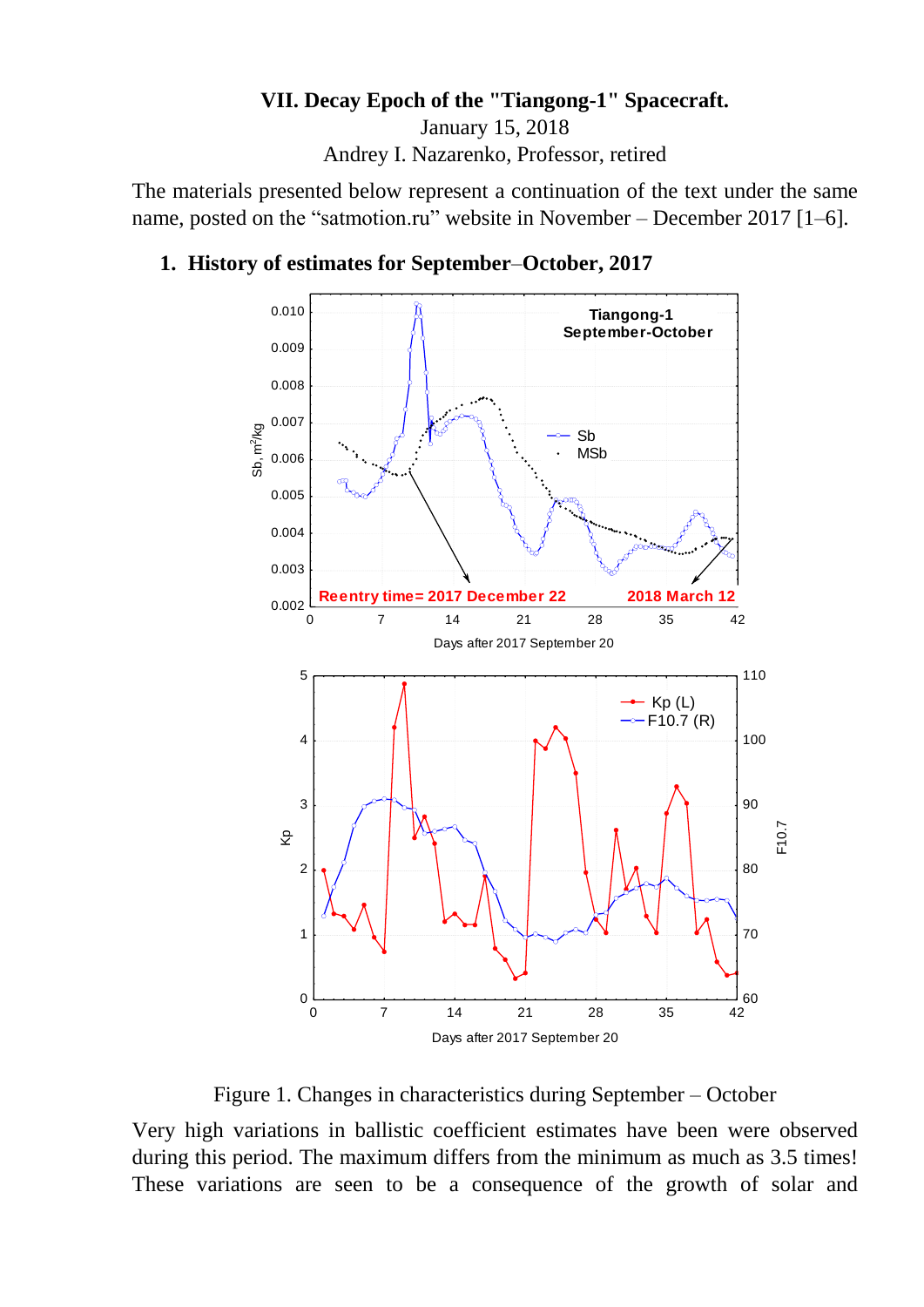geomagnetic activity. According to the initial data for October 1, the expected reentry time of a satellite was December 22, 2017. According to the initial data for November 1, the expected reentry time of a satellite was March 12, 2018.



#### **2. History of estimates for November – December, 2017**

Figure 2. Changes in characteristics during November – December

It is evident from these data that the geomagnetic activity index (Kp) and spacecraft (SC) atmospheric drag estimates (Sb) have continued to decrease during this period. Based on the averaged estimates of ballistic coefficient, the following trend was constructed:

$$
E(Sb) = 0.0040 - 0.00000973 * days.
$$
 (1)

During the 63-day interval, the decrease amounted 12% of the initial estimate.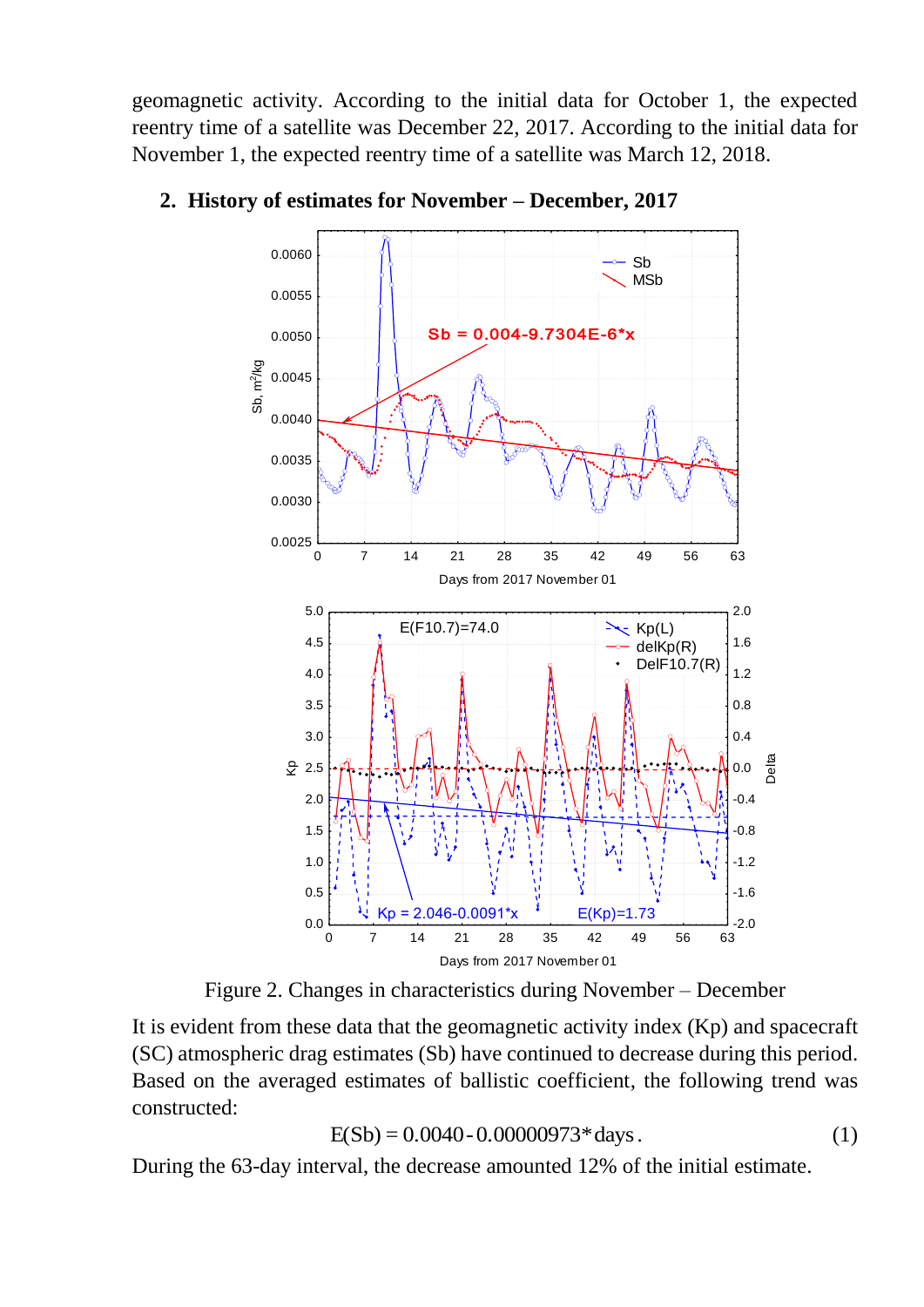The lower figure shows the data on the geomagnetic and solar (F10.7) activity. Based on the data of the geomagnetic index (Kp) values, the following trend was constructed:

$$
E(Kp) = 2.040 - 0.0091 * days.
$$
 (2)

During the 63-day interval, the decrease amounted 28% of the initial estimate.

Thus, there has been a consistent change in the geomagnetic activity and in the level of SC atmospheric drag. This relationship is also confirmed by the data on variations of mentioned characteristics, calculated by the formula

$$
Delta x = \frac{x - E(x)}{E(x)}.
$$
\n(3)

Variations of the Kp index, as well as of the F10.7 index, are also presented in the figure. One can see that variations of the first index are an order of magnitude higher, than those of the second index. This is a consequence of solar activity minimum in the considered period.

More convenient (for comparison) data on variations of different characteristics in November – December 2017, are presented in figure 3.



Figure 3. Normalized variation of characteristics in November-December

A careful examination of these data indicates that, during the minimum solar activity period, the SC atmospheric drag level variations were mainly caused by the geomagnetic activity variations (the red curve). To quantify this relationship, the mutual correlation function was constructed:

$$
Cor(\tau) = \frac{E[Delta Sb(t) \cdot Delta Kp(t-\tau)]}{RMS(Sb) \cdot RMS(Kp)}.
$$
\n(4)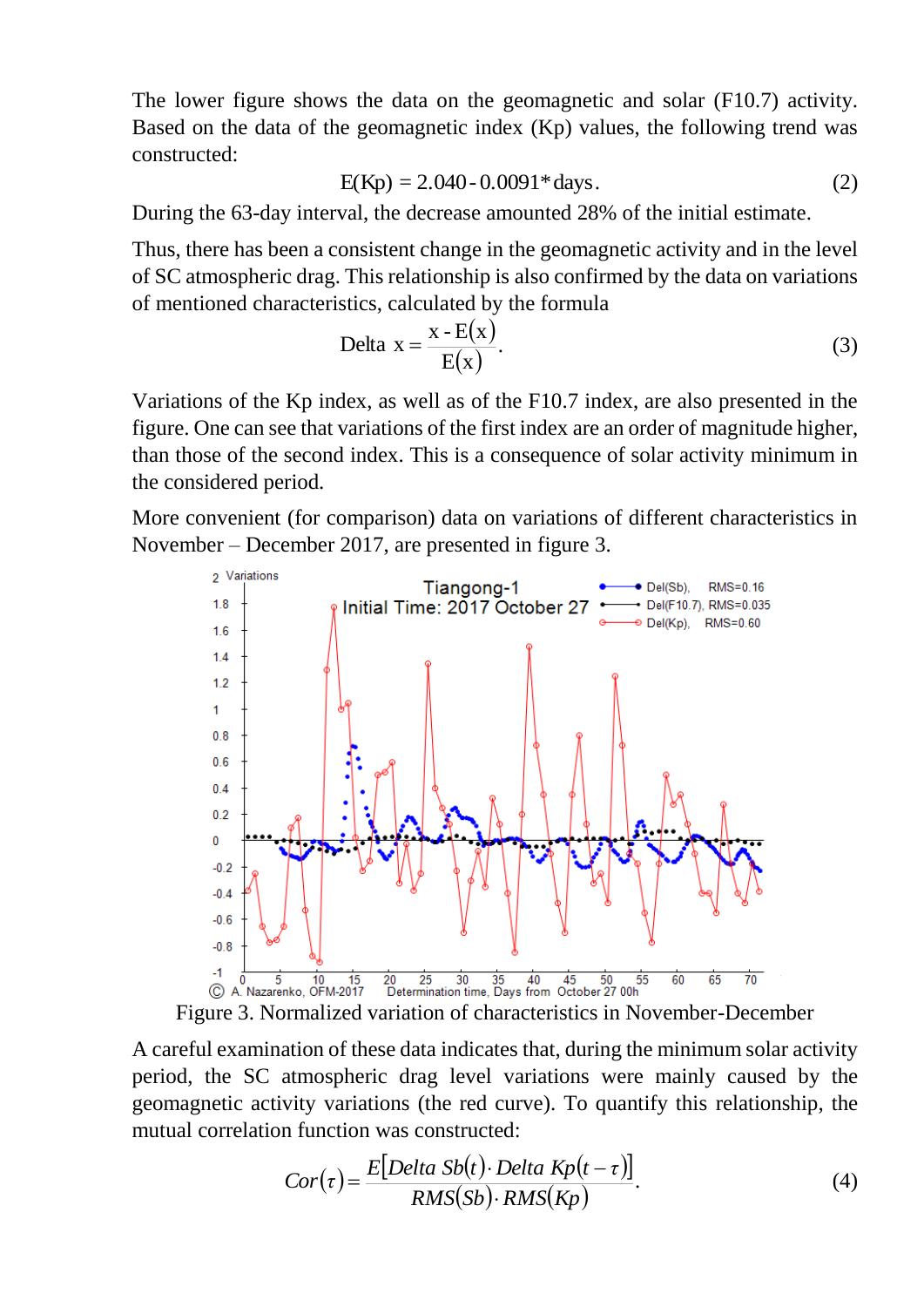This correlation function is shown in figure 4. It was constructed based on the data of figure 3. Here we used the values:  $RMS(Sb) = 0.16$  and  $RMS(Kp) = 0.60$ .



Figure 4. Mutual correlation of geomagnetic activity and SC atmospheric drag variations

The maximum correlation value (for  $\tau = 3$  days) is  $\approx 0.7$ . This testifies to a very significant relation between the geomagnetic activity variations and the SC atmospheric drag level. In this case, the time interval, on which the correlation has exceeded the value of 0.5, was  $2 - 4$  days. Such a lag in the observed atmospheric response to geomagnetic activity variations is a natural consequence of drag averaging over a fit span. The question on amplitude-phase characteristics of a satellite tracking system was considered in details in the article [8].

Thus, the cause for SC atmospheric drag weakening in November and December, which led to a substantial growth of the SC lifetime, was the observed decrease in the geomagnetic activity level during this period.

### **3. The results for January 15, 2018**

For 60 preceding time instants of attribution of measurements, the SC orbital parameters were updated over the array of initial measurements, which were presented by the well-known TLEs [7]. The results of the most recent updating (for ID 7) are presented below. Here the coordinates (in km) and velocities (in km/sec) are presented in the Topocentric Equatorial Coordinate System (as in TLEs).

21928.760042 is the modified Julian date = January 14,  $18^{\text{h}}$   $14^{\text{m}}$   $27.62^{\text{s}}$ 

5678.786760 - x  $-3492.068733 - y$  $-0.499809$   $- z$ 2.9646605674 - Vx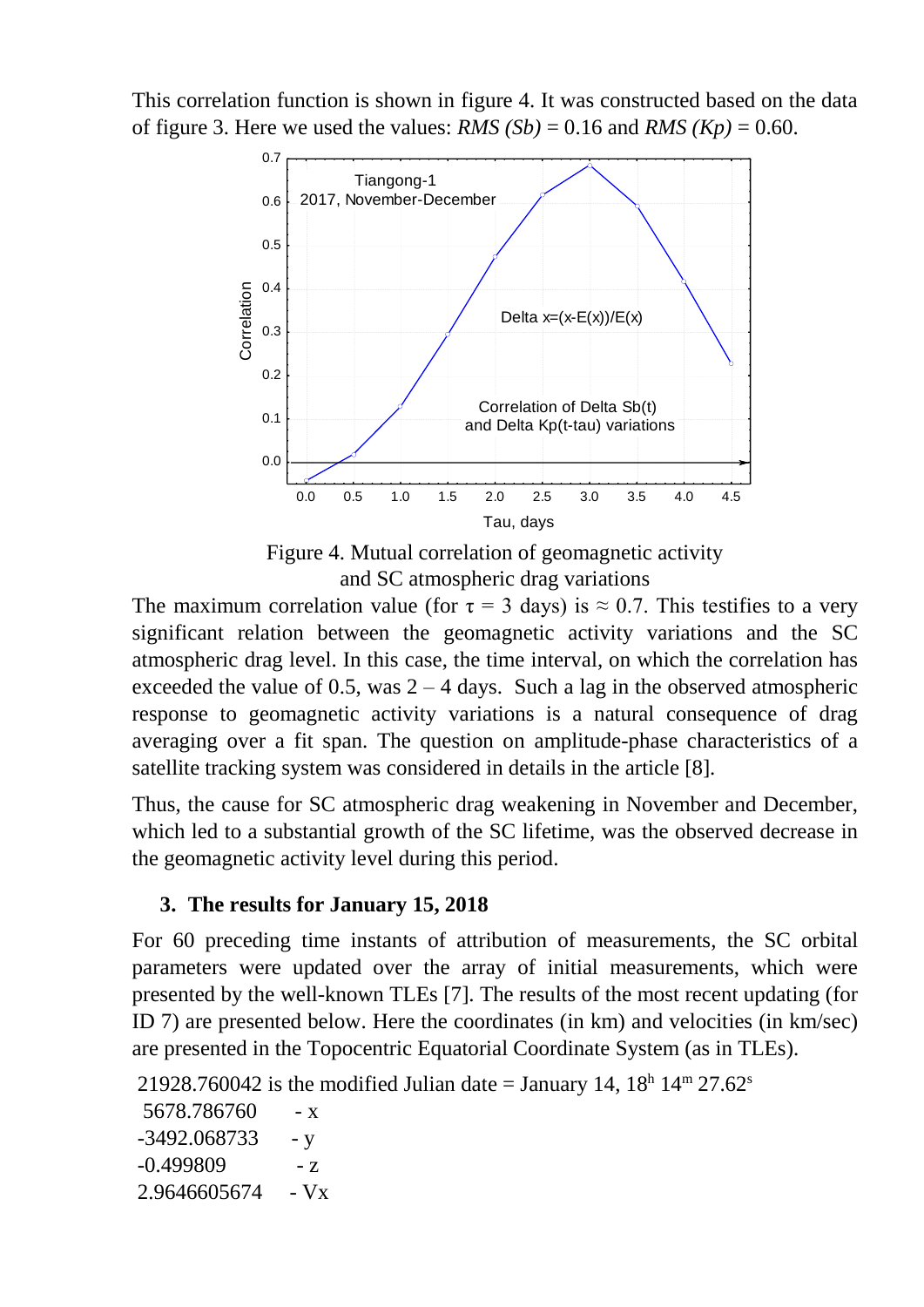4.8376955535 - Vy 5.2493992362 - Vz  $0.00280 - Sb$  (ballistic coefficient, m<sup>2</sup>/kg).

Figure 5 presents the ballistic coefficient estimates, the values of the geomagnetic disturbance index (Kp) and the minimized criterion for all preceding time instants of orbital parameters updating after January 03, 2018.



Figure 5. Values of ballistic coefficient, Kp and minimized criterion

The estimates of ballistic coefficient (Sb) have changed within the range from  $0.00280$  to  $0.00337$  m<sup>2</sup>/kg, i.e. 1.2 times. Such a change is the lowest of all ballistic coefficient determinations considered earlier, which is typical for the solar activity minimum period. The highest drag variations have been observed during January 10–11, which reflects the local maximum of the Kp index on January 09. The black line marks the Sb estimates averaged over some preceding time interval (the sliding average). On the time interval after January 1 these estimates decreased by 15%.

The values of a minimized criterion, presented in the figure, have a meaning of the ratio of residuals to the calculated RMS of errors, averaged over the time interval of measurements. These values depend on the magnitude of current residuals and vary from 0.31 to 1.06. Under perfect tuning of algorithm parameters, their average value should be close to 1. The averaged value of the criterion (0.72) occurred to be essentially lower than 1, which is explained by a low level of disturbances on the considered time interval.

The last smoothed ballistic coefficient value  $(0.00287 \text{ m}^2/\text{kg})$  was used as a constant value in the prediction of SC motion until its entering the dense layers of the atmosphere. The relevant prediction results for the aforementioned initial data (ID 7) are shown in figure 6.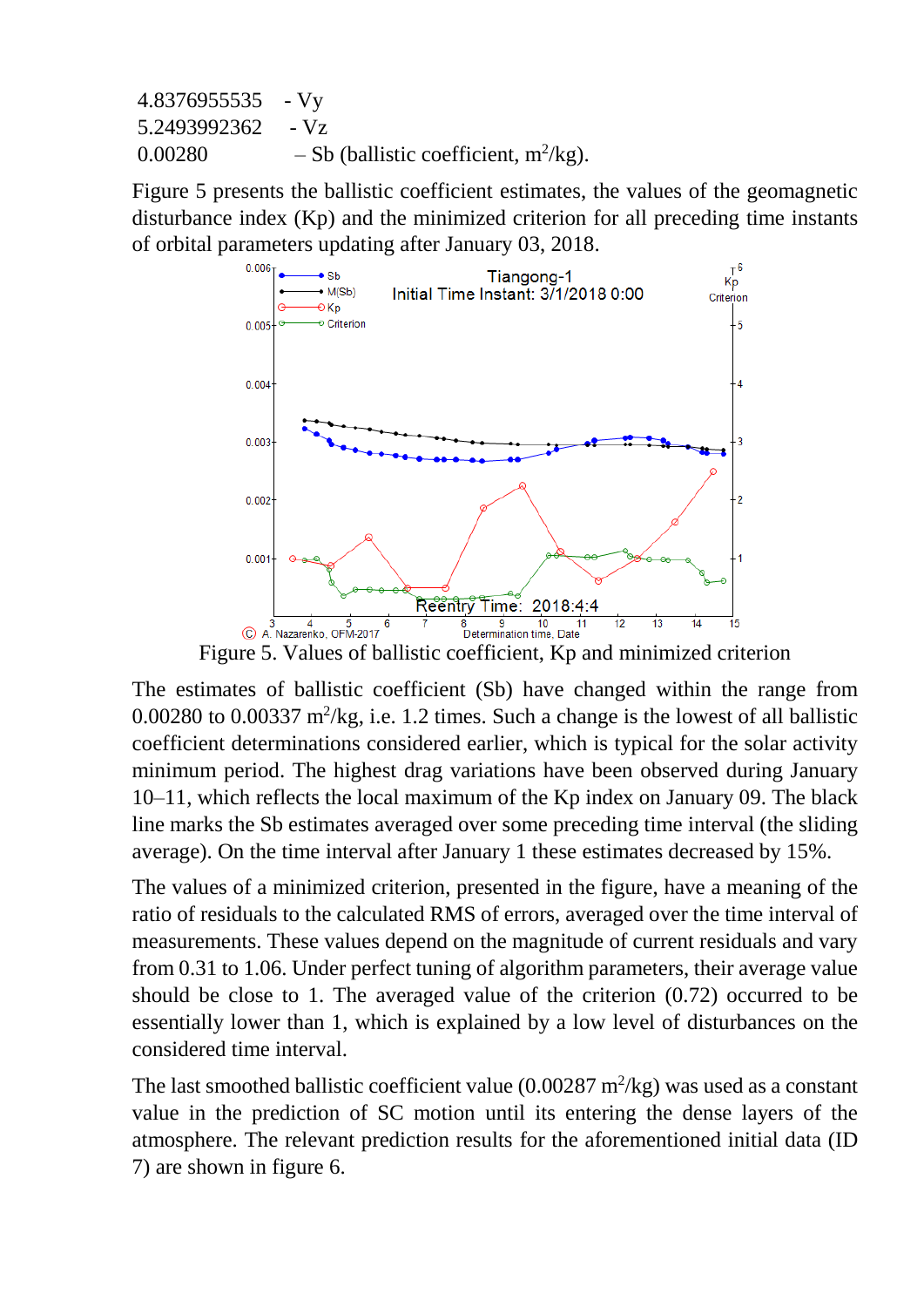

Figure 6. Change of the altitude on the prediction interval

### **Reentry Information.**

#### **Tianging-1 is predicted to reenter on April 04, 2018, ±5 days.**

Figure 7 presents the results of all 36 preceding determinations of Tiangong-1 SC reentry time after January 01, based on technique developed by the author. The average value of reentry time is  $\approx$  March 28. Deviations from the average value do not exceed 10% of remaining lifetime. The RMS of errors amounted **3.3%**, which is several times lower than the traditional estimates of errors.



The lag in the reentry time is in line with the 15% decrease of average Sb values presented above.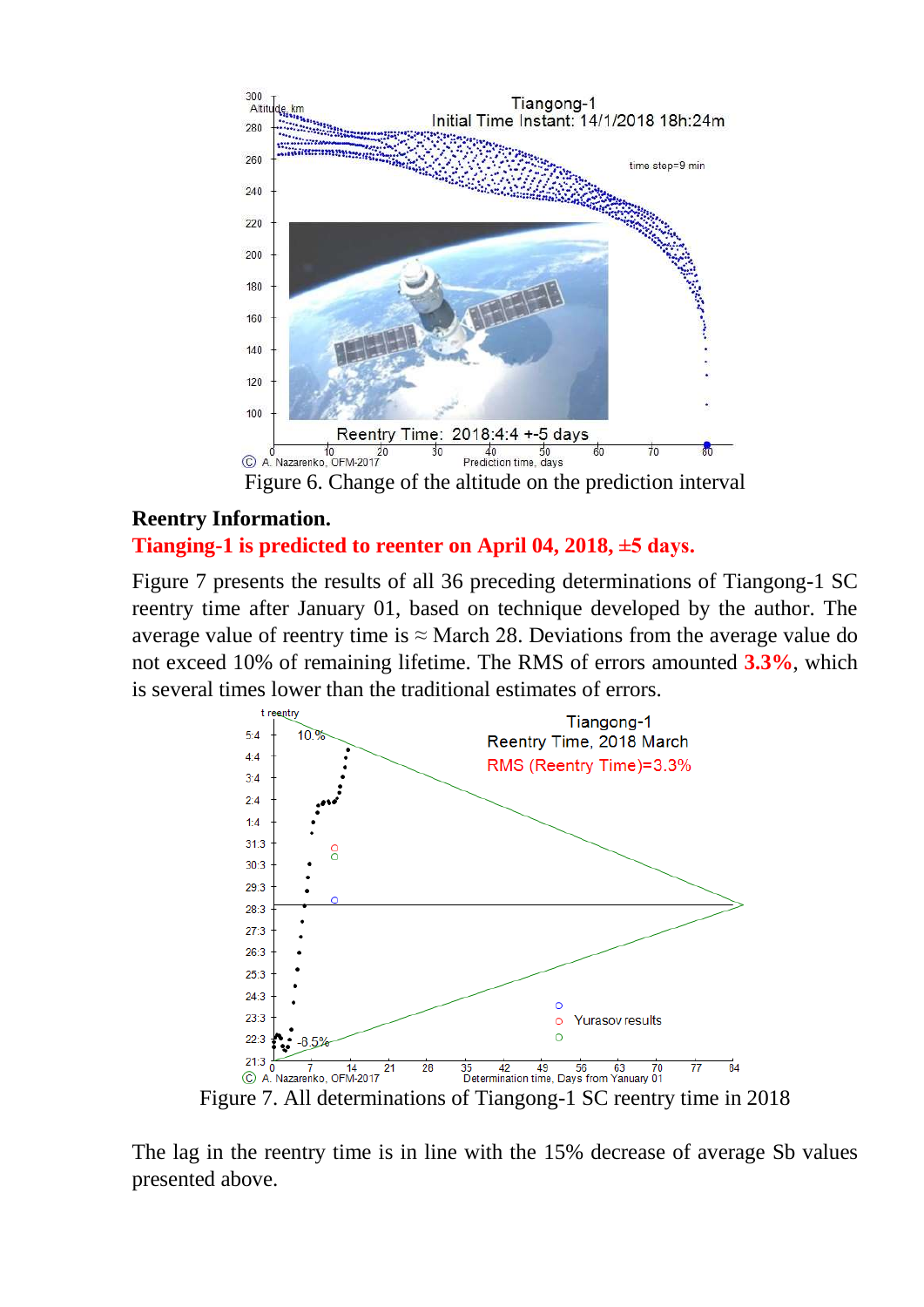## **4. Recent publication of other authors**

## a) Tiangong-1 is predicted to reenter in mid-late March  $2018 \pm 2$  weeks.

This prediction was performed by the Aerospace Corporation on January 10, 2018.

## How Difficult is it to Accurately Predict a Reentry?

Due to the uncertainties involved, it is very difficult to predict the exact timing of a space object's reentry. There are several sources of uncertainty which include: 1) significant variation in the density of the upper layers of the atmosphere, 2) significant uncertainties in the spacecraft orientation over time, uncertainties in some physical properties of a spacecraft, such as the exact mass and material composition, and 3) uncertainties in the exact location and speed of the space station. When aggregated, these factors translate into a reentry timing uncertainty that is roughly 20% of the "time to go" (the time between the date of prediction and the predicted date of reentry).

## Will objects from this reentry hit me or my property?

It is highly unlikely that debris from this reentry will strike any person or significantly damage any property. The only known case of space debris striking a person is Ms. [Lottie Williams](http://www.aerospace.org/cords/spacecraft-reentry/) of Tulsa, Oklahoma, who was struck by a small piece of space debris in 1996, but he was not harmed in any significant way. The Aerospace Corporation will perform a person and property risk calculation for the Tiangong-1 reentry a few weeks prior to the event.

## b) Data by V.S. Yurasov (private message).

| The TLE processing results over the preceding week interval and the forecast of the |  |
|-------------------------------------------------------------------------------------|--|
| SC motion until reentry:                                                            |  |

| Initial data time       | <b>Results</b> | Atmospheric model |                   |                  |
|-------------------------|----------------|-------------------|-------------------|------------------|
|                         |                | <b>GOST 1984</b>  | <b>NRLMSIS</b>    | <b>GOST 2004</b> |
| November 9, 2017        | t reentry      | March $10^{10}$   | March $906h$      | March $7\ 00h$   |
|                         | Sb, $m^2/kg$   | 0.00384           | 0.00386           | 0.00368          |
| December 1, 2017        | t reentry      | March $12\ 03^h$  | March $918h$      | March $11\ 22^h$ |
|                         | Sb, $m^2/kg$   | 0.00361           | 0.00389           | 0.00360          |
| December 9, 2017        | t reentry      | March $1400h$     | March $16^{12^h}$ | March $1806h$    |
|                         | Sb, $m^2/kg$   | 0.00367           | 0.00373           | 0.00347          |
| December 19, 2017       | t reentry      | March 19 14h      | March $21\,03^h$  | March $1714h$    |
|                         | Sb, $m^2/kg$   | 0.00349           | 0.00361           | 0.00359          |
| December 28, 2017       | t reentry      | March $19\ 20h$   | March $2018h$     | March $2015^h$   |
|                         | Sb, $m^2/kg$   | 0.00347           | 0.00369           | 0.00346          |
| <b>January 12, 2018</b> | t reentry      | March $2810h$     | March $30\ 22^h$  | March $30$ $10h$ |
|                         | Sb, $m^2/kg$   | 0.00331           | 0.00341           | 0.00325          |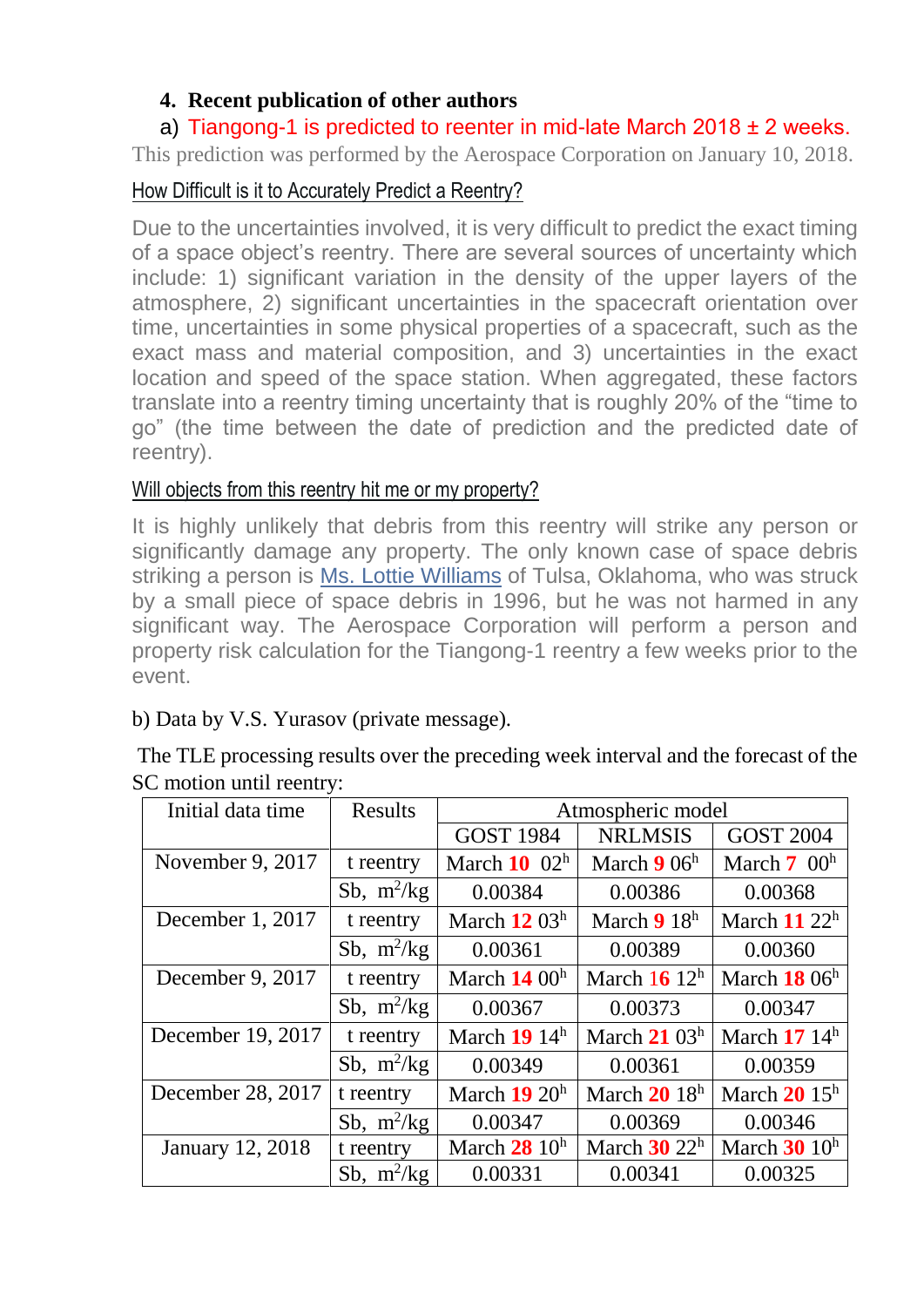#### с) ESOC, Space Debris Office, 12 January 2018

# **+ TIANGONG-1 REENTRY UPDATES**

Latest reentry time window forecast provided by the Space Debris Office at ESA's ESOC mission control centre, Darmstadt, Germany.

Note: Read our updated FAO

Update 12 January 2017

The current estimated window is ~17 March to ~21 April; this is highly variable.

Reentry will take place anywhere between 43°N and 43°S (e.g. Spain, France, Portugal, Greece, etc.). Areas outside of these latitudes can be excluded. At no time will a precise time/location prediction from ESA be possible.



#### **References**

- 1. A.I. Nazarenko. Decay Epoch of the "Tiangong-1" Spacecraft. November 1, 2017. Site satmotion.ru
- 2. A.I. Nazarenko. Decay Epoch of the "Tiangong-1" Spacecraft. November 15, 2017. Site satmotion.ru
- 3. A.I. Nazarenko. Decay Epoch of the "Tiangong-1" Spacecraft. December 1, 2017. Site satmotion.ru
- 4. A.I. Nazarenko. Decay Epoch of the "Tiangong-1" Spacecraft. December 10, 2017. Site satmotion ru